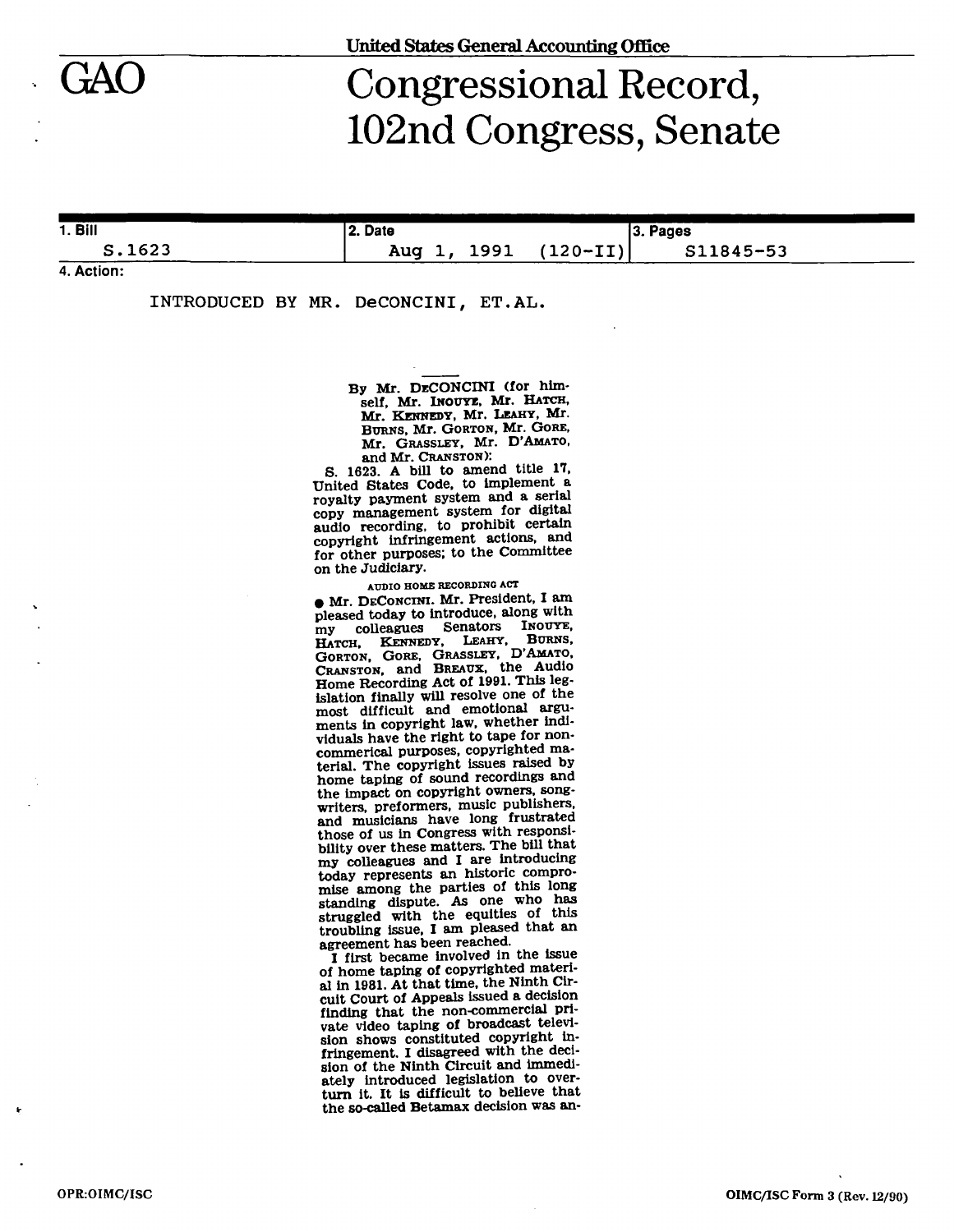nonnced Bhnost **18 years** ago. **Over** the **intervenhut years,** the issue of noncommercial home taping has remained

a hotly debated one.<br> **My purpose in introducing this legislation today is the same as it was when** I introduced the Betamax bill in 1981. to protect the **rights** of consumers to **tape** copyrighted material for their own non-commercial, private **use.** For **many** years I believed that this objec- tive **could** best be met through a **mar**ketplace solution. But over the last two **years,** I have concluded that to insure fairness ta **all** parties, **indudhg**  consumers. Congress needs to make some adjustments to copyright law.

**In** the past. I **was** not **persuaded** that analog home **taping** of sound record**ings** posed a prablem **significant**  warrant Congressional intervention. But as technology **has**  advanced dramatically, so too has the threat. And as a result, the concerns over home taping have impeded access to these new technologies. Last Congress, I introduced legislation intended to **make digital** audio tape **(DAT)** recorders mare readily available to consumers. This legislation would have required a "Serial Copy Management **gystems" (SCMS) for all DAT recorders. The SCMS allows taping of origi**really prevents automaterial, but prevents subsequent copies of the copied prerecorded material. The legislation was supported by the Electronics Industry corded material. The legislation was ital audio tape, digital compact cas-<br>supported by the Electronics Industry settes, and recordable compact discs.<br>Association. (EIA) and the Recording Some of these new digital recordin **(RIAA) as** a first step to resolving the copyright issues raised by new tech-<br>nologies. However, others thought that either the agreement was not comprehensive enough, that songwriters did not have enough input into the negotiations, or both.

During the hearings on the DAT bill it became apparent that a technological limitation on successive copying<br>could not by itself solve the problem.<br>Moreover, Congress recognized that **any** solution **mu&** encompass all audio recordiing teehnoIogfes, not **Just DAT.**  With my encouragement, **and** that of a number of my coHeagues in the Senate and House, all the interested parties, IncIudfng those who supported last year's legislatfon and those who opposebft, agreed to-work together to finally resolve this vexing problem. I applaud the spirit of cooperation **and**  commitment shown by those who are part of the agreement which **is** reflected **In** the legislation being introduced today.

**This** legisiation. the Audio Home Re-It benefits consumers by clearing the way for the introduction and distribution of a number of **exciting** new **digi**tal recording technologies. It benefits the **music** industry because it receives compensation. The agreement also removes the IegaJ cloud **that has hov**ered over home taping **of** sound recordings. Although the practice has become widespread, there are those who have argued that it was illegal under the copyright law. This legislation makes dear the private, non-com-

mercial taping, of both analog and digital material, is permissible under the covyrkht **Isw. As** new and impraved recording **technolodes** become available, such clarification in the law becomes more Important.

In addition, the **SCMS** insures that successive taping of copies of digitally taped audio material does not occur.<br>The new digital recording technologies **The new Wtd** recording technologies enable **consunters** to record a **"digital**  clone" that **is every** bit **as good as a**  record producer's own digital master. Therefore, repeated copying of the capies **becomes** more appealing. **Com**pensation **to** the copyright ownen; and creators of the material is only paid **on**  the original material. The further you **get** away from the original **recording**  of the copyrighted material, the fur-<br>ther away you get from our present long-standing system of compensation. **SCMS** prevents second **and** successive generations of copies of recorded works and thereby serves to protect the existing compensation scheme.

**As** I **have** stated **in urging** the different industries to come to agreement on this contentious issue, the electronics industry and the various organiza- tions **involved** in the music industry need each other to succeed. This agreement clears the way for the **elec**tronics *industry* to begin distribution of new audio technologies, such as digsettes, *and* recordable compact discs. Some of these new digital recording other countries for years, but because of the question of whether their use constituted or facilitated copyright infringement. they have not been successfully distributed in the US.

I am very pleased that this historic agreement **has** been reached. It is fair. comprehensive and forward-looking. I **am** hopeful that thfs legtslation **will** be enacted expeditiously, thereby clearing the **way** for consumer access to several exciting new technologies and putting this very contentious issue behind **us.** 

I **ask** unanimous consent that a sumtion itself be printed at this point in the CONGRESSIONAL RECORD.

**There being** no objection, the material was ordered to be printed in the RECORD, as follows:

#### **S 1023**

*Be* **ft ezurcded by Be** *Senate* **and How of**  *R~mtataves* **a.f** *the United* **States J America tn Congress** *memble&*  **8ECTION 1. SHORT TITLE** 

**Thfs Act may be cited 8s the "Audio Hame Recording Act of 1991".** 

**SEC** *8.* **IMPORTATION, MANUFAWBE. AND DLSTRt-BIJ'TION** OF **DlGlZAL AUDlO RECOBD ING DEVICES AND MEDIA.** 

**n&Ie 17.** Udted **States Code, ls amended** 

**by** *rsdaing* **at the end the following:**  "CRAPTEFt **IOLDIOITAL AUDIO** 

# **RECORDING DEVICES AND MEDIA**

**EXECURDING DEVICES AND MEDIA UILE; OF CERTAIN INFRARREAL CONDUCT**  $\frac{m}{101}$  **tille; or CERTAIN INFRIENCEMENT ACTIONS, AND common RULES OF CONSTRUCTION** 

**"Sec** 

"1001. Definitions.

**'\*l002. Pmbiblbion en certain infringement actlons.** 

**''IfXJ3.** *Hfed* **an other ri&h and remedies**  with respect to private home **copging: or otherarise.** 

# Emmm-rm **B-ROTALTP PAYMWTS**

**"k@(erL. ObUgaCton to make royalty** pap **ments.** 

**"1OLX Ra9dty payment& "L4Jl3. DepQsIt of royalty payments** and **deduction of expenses.** 

**"1014. Entitlement to royalty payments."**<br> **"1015. Procedures for distributing royalty"** psgments.

"1016. Negotiated collection and distribu**tion arrangements.** 

> **'SUBCHAPTER C-THE SERIAL COPY MANAGEMENT SYSTEM**

"1021. Incorporation of the serial copy man**agement system.** 

**'\*tO%a Implenrenklng the miaI copy maw agement system-** 

**"SUBCHAFTER D-REMEDIES** 

**"1031. Civil remedies** 

**"lB3a Blndlng wbltratlon.** 

"SUBCHAPTER A-DEFINITIONS, PROBIBITION<br>OF CERTAIN INFRINGEMENT ACTIONS, AND **RULES OF CONSTRUCTION** 

**"BNEOI. DEWNWEONS** 

**"As used in this chapter, the following terms and their variant forms mean the following** lowing:

**"(1) A 'digital audio copied recording' le a repraduction h a digital recording formrat of a phonorecord. whether that reproduction**  is made directly from another phonorecord or indirectly from a transmission.

**"(161 A 'digit@ audio Interface devfce' is**  sny **maeMne** or **device, new known or bter**  developed, whether or not included with or as part of some other machine or device, that supplies a digital audio signal through a **nonprofessional** interface, as the **term** 'nonprofessional interface' is used in the **MgItnl Audio Interface Standard in part I**  of **the technical reference document or as otherwise defined by the Secretary of Com- meree under section IU22Cb).** 

**"(3) A 'digitah audb recording devke' any** miehhe **ot device. now known or lafar develapeQ whether or not included with or as pcut of some other machine or device,** the marketed for the primary purpose of, and **thaf ia capabb of, making a digital audio copied recerctlng for prfvate use, excent for-** 

**-(A) profdonal rnodef products, and** 

**'YE) &&atfan machines. aaswerhg m9 chines. and other audio recording equip.**  ment that is designed and marketed primar**ily fw the creation** of **sound recordins& re-** *m,&Umg* **from the fixation of** ~nmuslcaI **sounds..** 

**"(4XA) A '\$fgital audio recording** rned'im' **is any material object. now known or later** developed, in a form commonly distributed for use by individuals (such as magnetic dig**itrel audb tape cassettes, optical** &C% **and magneto-optical discs), that is primarily marketed or most commonly used by con**sumers for the purpose of making digital audio copied recordings by use of a digital audio recording device.

**"(B) Such term does not fnclude my ms-** terlal **object-** 

"(i) that embodies a sound recording at the time it is first distributed by the import**the tLrne it is flrst dhtrihuted by the IrnpoPt er or manufactmer, unless the sound re- wdng has been so embodied ika order to**   $e$ vade the obligations of section 1011 of this

"(ii) that is primariIy marketed and most **commonly used by consumers either far the purpme of making copfes of motion pictures or ather sudlovfmal works or for the Wrpose d makhg** eopleg **of nonmnsfd** liter- $\frac{1}{2}$  **works**. **including**. without limitation, **computer programs or data bases.**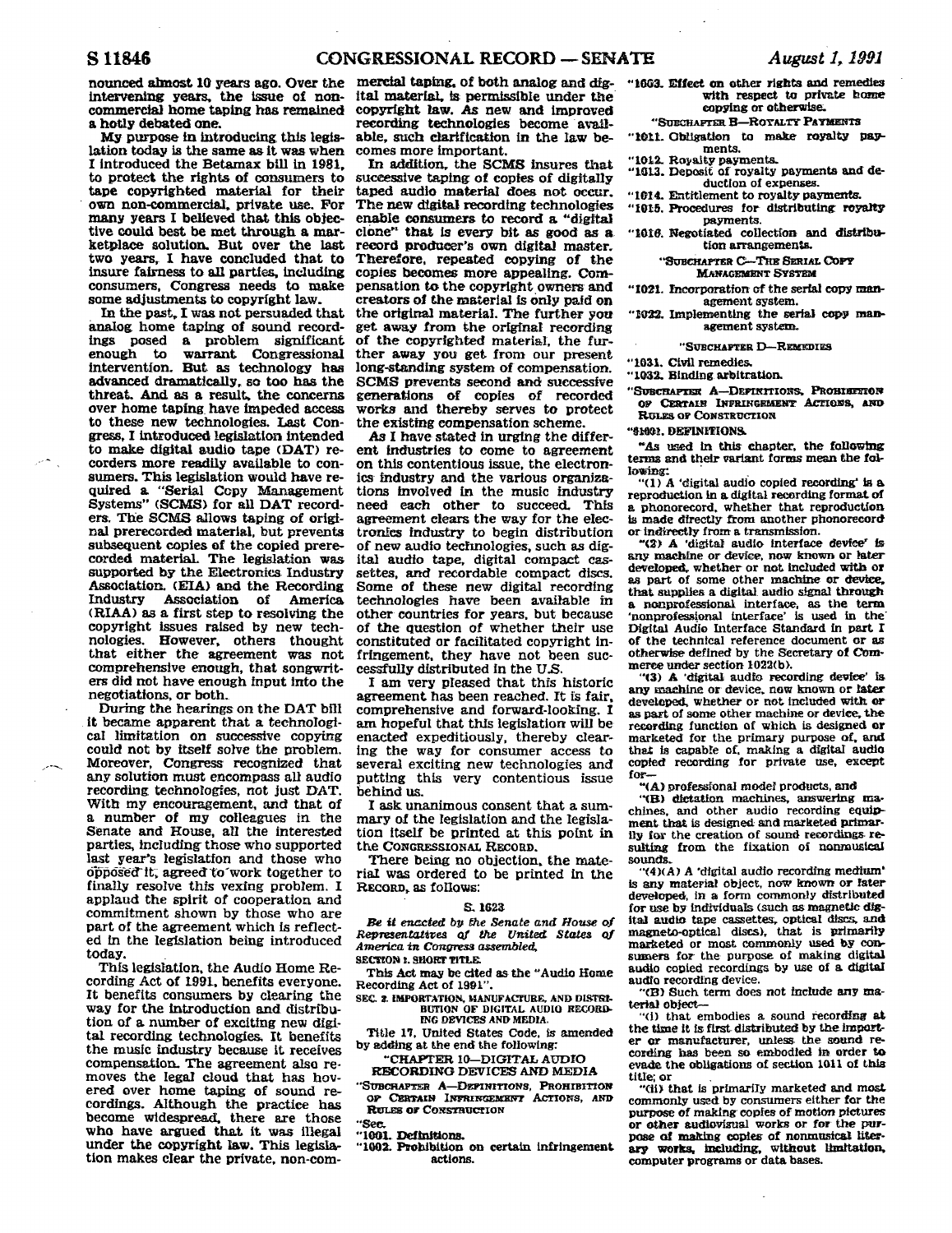**"(A) the owner of the exclusive right**  under section 106(1) of this title to repro**duce a sound recording of a musical work that has been embodied In a phonorecord lawfully made under this title that has been distributed to the public;** 

**"(B) the legal or beneficial owner of, or the person that controls, the right to repro-duce in a phonorecord a musical work that has been embodied in a phonorecord lawfully made under this title that has been distributed to the public; or** 

**"(C) any association or other organization—** 

**"(i) representing persons specified in subparagraph (A) or (B), or** 

**"(ii) engaged in licensing rights in musical works to music users on behalf of writers and publishers.** 

**"(7) An 'Interested manufacturing party' is any person that Imports or manufactures any digital audio recording device or digital audio recording medium in the United States, or any association of such persons.** 

**"(8) 'Manufacture' includes the production or assembly of a product in the United States.** 

**"(0) A 'music publisher\* is a person that is authorized to license the reproduction of a particular musical work in a sound recording.** 

**"(10KA) A 'professional model product' is an audio recording device—** 

**"(i) that is capable of sending a digital audio interface signal in which the channel status block flag is set as a 'professional' Interface, in accordance with the standards and specifications set forth in the technical reference document or established under an order issued by the Secretary of Commerce under section 1022(b);** 

**"(11) that is clearly, prominently, and per-manently marked with the letter 'P\* or the word 'professional' on the outside of its packaging, and in all advertising, promotional, and descriptive literature, with respect to the device, that is available or provided to persons other than the manufacturer or importer, its employees, or its agents; and** 

**"(lii) that is designed, manufactured, marketed, and intended for use by recording professionals in the ordinary course of a lawful business.** 

**"(B) In determining whether an audio recording device meets the requirements of subparagraph (A)(iii), factors to be considered shall Include—** 

**"(1) whether it has features used by recording professionals in the course of a lawful business, including features such as—** 

**"(I) a data collection and reporting system of error codes during recording and playback;** 

**"(II) a record and reproduce format providing 'read after write' and 'read after read';** 

**"(m) a time code reader and generator conforming to the standards set by the Society of Motion Picture and Television Engineers for such readers and generators; and** 

**"(IV) a professional input/output interface, both digital and analog, conforming to standards set by audio engineering organizations for connectors, signaling formats, levels, and impedances;** 

**"(ii) the nature of the promotional materials used to market the audio recording device;** 

**"(ill) the media used for the dissemination of the promotional materials, including the intended audience;** 

**"(iv) the distribution channels and retail outlets through which the device Is disseminated;** 

**"(v) the manufacturer's or importer's price for the device as compared to the manufacturer's or importer's price for digital audio recording devices implementing the Serial Copy Management System;** 

**"(vl) the relative quantity of the device manufactured or imported as compared to the size of the manufacturer's or importer's market for professional model products;** 

**"(vii) the occupations of the purchasers of the device; and** 

**"(vili) the uses to which the device is put.**  "(11) The 'Register' is the Register of **Copyrights.** 

**"(12) The 'Serial Copy Management System' means the system for regulating serial copying by digital audio recording devices that is set forth In the technical reference document or In an order of the Secretary of Commerce under section 1022(b), or that conforms to the requirements of section 1021(a)(1)(C).** 

**"(13) The 'technical reference document' is the document entitled 'Technical Reference Document for Audio Home Recording Act of 1991,' as such document appears in the report of the Committee on the Judiciary to the Senate reporting favorably the bill which upon enactment made the amendment adding this chapter.** 

**"(14)(A) The 'transfer price' of a digital audio recording device or a digital audio recording medium is—** 

**"(i) in the case of an imported product, the actual entered value at United States Customs (exclusive of any freight. Insurance, and applicable duty), and** 

**"(ii) in the case of a domestic product, the manufacturer's transfer price (FOB the manufacturer, and exclusive of any direct sales taxes or excise taxes incurred in connection with the sale).** 

**"(B) Where the transferor and transferee are related entities or within a single entity, the transfer price shall not be less than a reasonable arms-length price under the principles of the regulations adopted pursuant to section 482 of the Internal Revenue Code of 1986, or any successor provision to such section 482.** 

**"(15) A 'transmission' is any audio or audiovisual transmission, now known or later developed, whether by a broadcast station, cable system, multipoint distribution service, subscription service, direct broadcast satellite, or other form of analog or digital communication.** 

**"(16) The 'Tribunal' is the Copyright Royalty Tribunal.** 

**"(17) A 'writer" is the composer or lyricist of a particular musical work.** 

**"(18) The terms 'analog format', "copyright status', 'category code', 'generation status', and 'source material', mean those terms as they are used In the technical reference document.** 

**"51002. Prohibition on certain infringement actions** 

**"(a) CERTAIN ACTIONS PROHIBITED.—** 

**"(1) GENERALLY.—No action may be brought under this title, or under section 337 of the Tariff Act of 1930. alleging infringement of copyright based on the manufacture, importation, or distribution of a digital audio recording device or a digital audio recording medium, or an analog audio recording device or analog audio recording medium, or the use of such a device or medium for making phonorecords. However, this subsection does not apply with respect to any claim against a person for infringement by virtue of the making of one or more copies or phonorecords for direct or indirect commercial advantage.** 

**"(2) EXAMPLE.—For purposes of this section, the copying of a phonorecord by a consumer for private, noncommercial use is not for direct or indirect commercial advantage, and is therefore not actionable.** 

**"(b) EFFECT OF THIS SECTION.—Nothing in this section shall be construed to create or expand a cause of action for copyright infringement except to the extent such a cause of action otherwise exists under other**  **chapters of this title or under section 337 of the Tariff Act of 1930. or to limit any defenses that may be available to such causes of action.** 

181003. Effect on other rights and remedies with **respect to private home copying or otherwise** 

**"Except as expressly provided in this chapter with respect to audio recording devices and media, neither the enactment of this chapter nor anything contained in this chapter shall be construed to expand, limit, or otherwise affect the rights of any person with respect to private home copying of copyrighted works, or to expand, limit, create, or otherwise affect any other right or remedy that may be held by or available to any person under chapters 1 through 9 of this title.** 

# **SUBCHAPTER B—ROYALTY PAYMENTS**

# **"§1011. Obligation to make royalty payments**

**"(a) PROHIBITION ON IMPORTATION AND MANUFACTURE.—No person shall Import into and distribute in the United States, or manufacture and distribute In the United States, any digital audio recording device or digital audio recording medium unless such person—** 

**"(1) records the notice specified by this section and subsequently deposits the statements of account and applicable royalty payments for such device or medium specified by this section and section 1012 of this title, or** 

**"(2) complies with the applicable notice, statement of account, and payment obligations under a negotiated arrangement authorized pursuant to section 1016 of this title.** 

**"(b) PILING OF NOTICE.—** 

**"(1) GENERALLY.—The Importer or manufacturer of any digital audio recording device or digital audio recording medium, within a product category or utilizing a technology with respect to which such manufacturer or importer has not previously filed a notice under this subsection, shall file a notice with the Register, no later than 45 days after the commencement of the first distribution in the United States of such device or medium, in such form as the Register shall prescribe by regulation.** 

**"(2) CONTENTS.—Such notice shall—** 

**"(A) set forth the manufacturer's or importer's identity and address,** 

**"(B) identify such product category and technology, and** 

**"(C) identify any trade or business names, trademarks, or like Indicia of origin that the importer or manufacturer uses or intends to use in connection with the importation, manufacture, or distribution of such device or medium in the United States.** 

**"(c) FILING OF QDAHTERLY STATEMENTS OF ACCOUNT.—** 

**"(1) GENERALLY.—Any importer or manufacturer that distributed during a given quarter any digital audio recording device or digital audio recording medium that it manufactured or imported shall file with the Register, in such form as the Register shall prescribe by regulation, a quarterly statement of account specifying, by product category, technology, and model, the number and transfer price of all digital audio recording devices and digital audio recording media that it distributed during such quarter.** 

**"(2) TIMING, CERTIFICATION, AND ROYALTY PAYMENTS.—Such statement shall—** 

**"(5) 'Distribute' means to sell, resell, lease, or assign a product to consumers in the United States, or to sell, resell, lease, or assign a product in the United States for ultimate transfer to consumers in the United States.** 

**"(6) An 'interested copyright party' is—**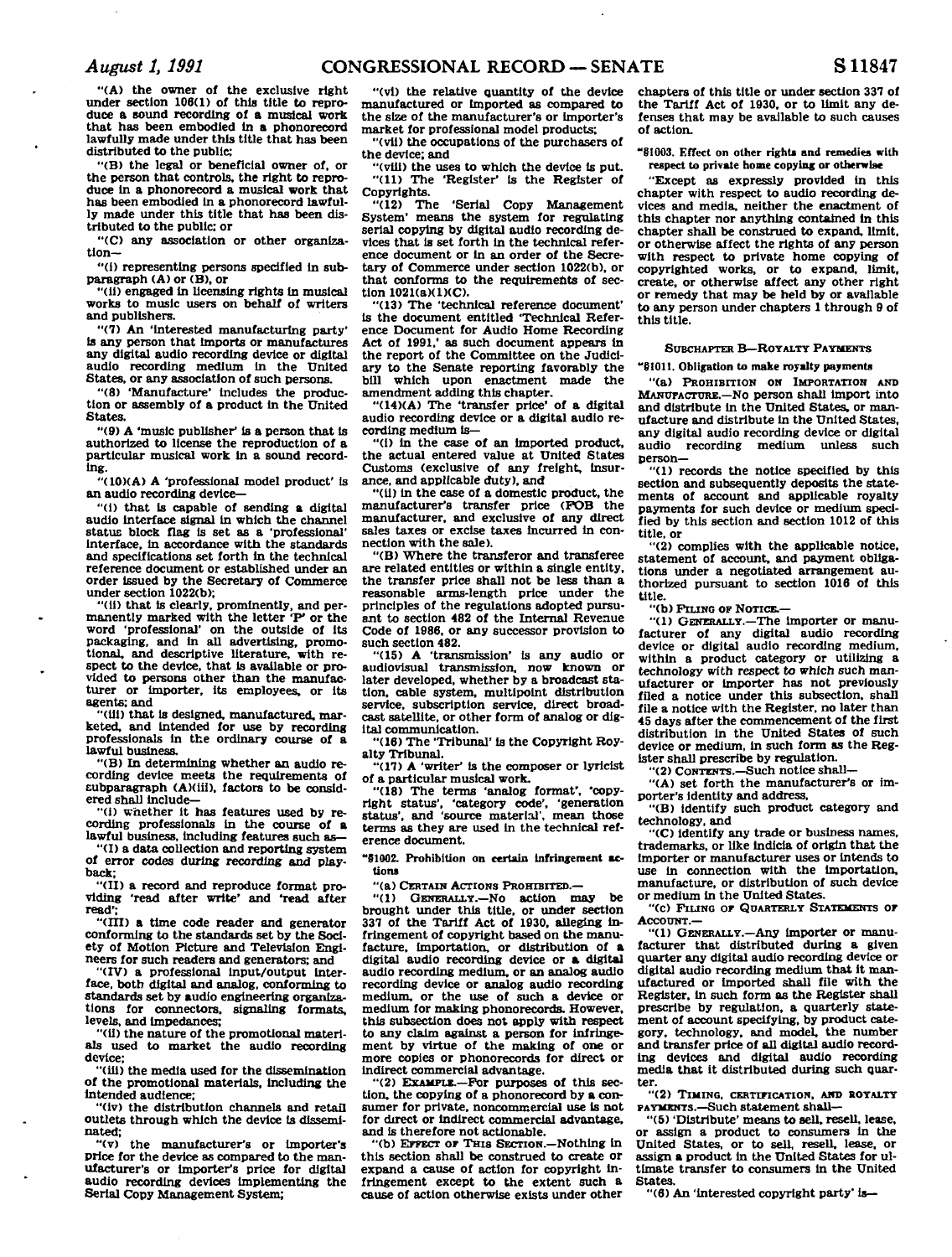**"(A) be filed no later than 45 days after the close of the period covered by the statement;** 

**"(B) be certified as accurate by an authorized officer or principal of the importer or manufacturer;** 

**"(C) be accompanied by the total royalty payment due for such period pursuant to section 1012 of this title.** 

**"(3) PERIOD COVERED.—The quarterly statements of account may be filed on either a calendar or fiscal year basis, at the election of the manufacturer or importer.** 

**"(d) PILING OP ANNUAL STATEMENTS OP AC-COUNT.—** 

**"(I) GENERALLY.—Any importer or manufacturer that distributed during a given calendar or fiscal year (as applicable) any digital audio recording device or digital audio recording medium that it manufactured or imported shall also file with the Register a cumulative annual statement of account, in such form as the Register shall prescribe by regulation.**<br>
"(2) **TIMING** 

**"(2) TIMING AND CERTIFICATION.—Such statement shall be filed no later than 69 days after the close of such calendar or fiscal year, and shall be certified as accurate by an authorized officer or principal of the taporter or manufacturer.** 

**"(3) INDEPENDENT REVIEW AND CERTIFICA-**-The annual statement of account **shall be reviewed and, pursuant to generally accepted auditing standards, certified by an independent certified public accountant selected by the manufacturer or importer as fairly presenting the information contained therein, on a consistent basis and in accordance with the requirements of this chapter.** 

**"(4) RECONCILIATION OP ROYALTY PAY-MENT.—The cumulative annual statement of account shall be accompanied by any royalty payment due under section 1012 of this title that was not previously paid under subsection (c) of this section.** 

**"(e) VERIFICATION.—** 

**"(1) GENERALLY.—** 

**"(A) The Register shall, after consulting with interested copyright parties and interested manufacturing parties, prescribe regulations specifying procedures for the verification of statements of account filed pursuant to this section.** 

**"(B) Such regulations shall permit interested copyright parties to select independent certified public accountants to conduct audits in order to verify the accuracy of the information contained in the statements of account filed by manufacturers and importers.** 

**"(C) Such regulations shall also—** 

**"(1) specify the scope of such independent audits; and** 

**"(ii) establish a procedure by which interested copyright parties will coordinate the engagement of such independent certified public accountants, in order to ensure that no manufacturer or importer is audited more than once per year.** 

**"(D) All such Independent audits shall be**  conducted at reasonable times, with reason**able advance notice, and shall be no broader in scope, than, is reasonably necessary to carry out the purposes of this subsection in accordance with generally accepted auditing standards.** 

**"(2) INDEPENDENT CERTIFICATION.—The results of all such Independent audits shall be certified as fairly presenting the information contained therein, on a consistent basis and in accordance with the requirements of this chapter and generally accepted auditing standards, by the certified public accountant responsible for the audit. The certification and results shall be filed with the** 

**Register. "(3) ACCESS TO DOCUMENTS IN EVENT OF DIS-PUTE.—In the event of a dispute concerning**  **the amount of the royalty payment due from a manufacturer or importer resulting from a verification audit conducted under this section—** 

**"(A) any interested manufacturing party audited pursuant to this subsection, and its authorized representatives, shall be entitled to have access to all documents upon which the audit results under this subsection were based; and** 

**"(B) any representative of an interested copyright party that has been approved by the Register under subsection (hX2) of this section shall be entitled to have access to all documents upon which the audit results under subsection (d) of this section were based, subject to the limitations of subsection (h)(2) of this section.** 

**"(f) COSTS OP VERIFICATION.—** 

**"(1) The costs of all verification audits that are conducted pursuant to subsection (e) of this section shall be borne by interested copyright parties, except that, in the case of a verification audit of a manufacturer or importer that leads ultimately to recovery of an annual royalty underpayment of 5 percent or more of the annual payment made, the importer or manufacturer shall provide reimbursement for the reasonable costs of such audit.** 

**"(2) Except as may otherwise be agreed by interested copyright parties, the costs of a verification audit conducted pursuant to subsection (e) of this section shall be borne by the party engaging the certified public accountant. Any recovery of royalty underpayments as a result of the audit shall be used first to provide reimbursement for the reasonable costs of such audit to the extent such costs have not otherwise been reimbursed by the manufacturer or importer pursuant to this subsection. Any remaining recovery shall be deposited with the Register pursuant to section 1013 of this title, or as may otherwise be provided by a negotiated arrangement authorized under section 1016 of this title, for distribution to interested copyright parties as though such funds were royalty payments made pursuant .to this section.** 

**"(g) INDEPENDENCE OF ACCOUNTANTS.—Each certified public accountant used by interested copyright parties or interested manufacturing parties pursuant to this section shall be in good standing and shall not be financially dependent upon interested copyright parties or interested manufacturing parties, respectively. The Register may, upon petition by any Interested copyright party or interested manufacturing party, prevent the use of a particular certified public accountant on the ground that such accountant does not meet the requirements of this subsection.** 

**"(h) CONFIDENTIALITY.— "(1) GENERALLY.—The quarterly and annual statements of account filed pursuant to subsections (c> and (d) of this section, and. information disclosed or generated during verification audits conducted pursu**ant to subsection (e) of this section, shall be **presumed to contain confidential trade secret information within the meaning of section 1905 of title 18 of the United States Code. Except as provided in paragraphs (2), (3), and (4) of this subsection, neither the Register nor any member, officer, or employee of the Copyright Office or the Tribunal, may—** 

**"(A) publicly disclose audit information furnished under this section or information contained in quarterly or annual statements of account, except that aggregate information that does not disclose, directly or indirectly, company-specific Information may be made available to the public:** 

**"(B) use such information for any purpose other than to carry out responsibilities under this chapter; or** 

**"(C) permit anyone (other than members, officers, and employees of the Copyright Office and the Tribunal who require such Information in the performance of duties under this chapter) to examine such information.** 

**"(2) PROCEDURES FOR ACCESS TO BB PRE-SCRIBED BY REGISTER.—(A) The Register, after consulting with interested manufacturing parties and interested copyright parties, shall prescribe procedures for disclosing, in confidence, to representatives of in-terested copyright parties and representatives of interested manufacturing parties information contained in quarterly and annual statements of account and information generated as a result of verification audits.** 

**"(B) Such procedures shall provide that only those representatives of interested copyright parties and interested manufacturing parties who have been approved by the Register shall have access to such information, and that all such representatives shall be required to sign a certification limiting the use of the information to—** 

**"(i) verification functions under this section, and** 

**"(ii) any enforcement actions that may result from such verification procedures.** 

**"(3) ACCESS BY AUDITED MANUFACTURER.— Any interested manufacturing party that is audited pursuant to subsection (e) of this section, and its authorized representatives, shall be entitled to have access to all documents filed with the Register as a result of such audit.** 

**"(4) ACCESS BY CONGRESS.—Nothing in this section shall authorize the withholding of information from the Congress.** 

**"§1012. Royalty payments** 

**"(a) DIGITAL AUDIO RECORDING DEVICES.—** 

**"(1) The royalty payment due under sec-tion 1011 of this title for each digital audio recording device imported into and distributed in the United States, or manufactured and distributed in the United States, shall be 2 percent of the transfer price. However, only the first person to manufacture and distribute or import and distribute such device shall be required to pay the royalty with respect to such device.** 

**"(2) With respect to a digital audio recording device first distributed in combination with one or more devices, either as a physically integrated unit or as separate components, the royalty payment shall be calculated as follows:** 

**"(A) If the digital audio recording device and such other devices are part of a physically integrated unit, the royalty payment shall be based on the transfer price of the unit, but shall be reduced by any royalty payment made on any digital audio recording device included within the unit that was not first distributed in combination with the unit.** 

**"(B) If the digital audio recording device is not part of a physically integrated unit and substantially similar devices have been distributed separately at any time during. the preceding 4 quarters, the royalty payment shall fee based on the average transfer price of such devices during those 4 quarters.** 

**"(C) If the digital audio recording device is not part of a physically integrated unit and substantially similar devices have not been distributed separately at any time during the preceding 4 quarters, the royalty payment shall be based on a constructed price reflecting the proportional value of such device to the combination as a whole.**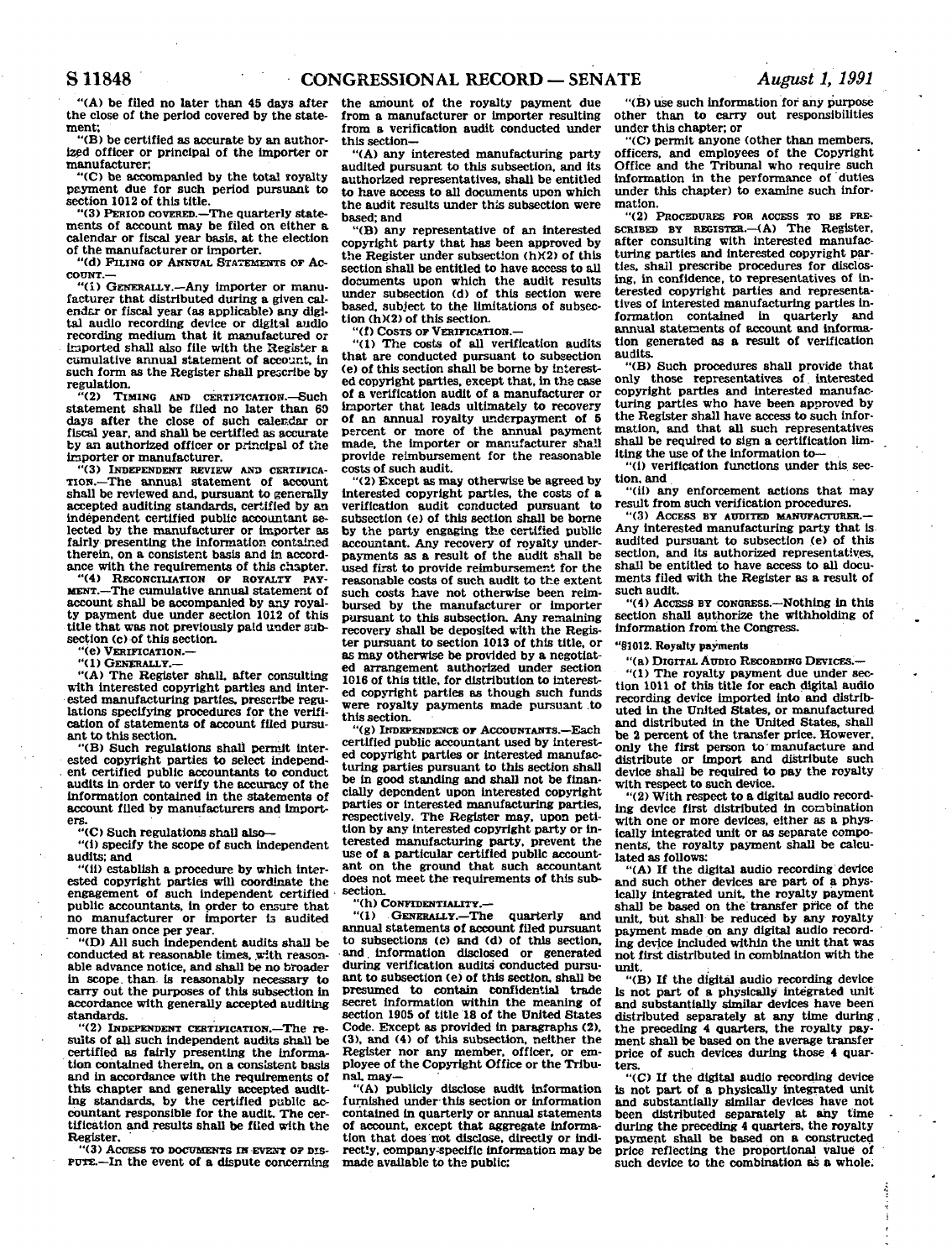**"(3) Notwithstanding paragraph <1) or (2) of this subsection, the amount of the royalty payment for each digital audio recording device or physically Integrated unit containing a digital audio recording device shall not be less than \$1 nor more than the royalty maximum. The royalty maximum shall be \$8 per device, except that for a physically integrated unit containing more than one digital audio recording device, the royalty maximum for such unit shall be \$12. During the 6th year after the effective date of this chapter, and no more than once each year thereafter, any interested copyright party may petition the Tribunal to increase the royalty maximum and. If more than 20 percent of the royalty payments are at the relevant royalty maximum, the Tribunal shall prospectively increase such royalty maximum with the goal of having no more than 10 percent of such payments at the new royalty maximum.** 

**"(b) DIGITAL AUDIO RECORDING MEDIA.— The royalty payment due under section 1011 of this title for each digital audio recording medium Imported into and distributed in the United States, or manufactured and distributed In the United States, shall be 3 percent of the transfer price. However, only the first person to manufacture and distribute or import and distribute such medium shall be required to pay the royalty with respect to such medium.** 

**"(c) RETURNED OR EXPORTED MERCHAN-DISE.—** 

**"(1) In calculating the amount of royalty payments due under subsections (a) and (b) of this section, manufacturers and importers may deduct the amount of any royalty payments already made on digital audio recording devices or media that are—** 

**"(A) returned to the manufacturer or importer as unsold or defective merchandise; or** 

**"(B) exported by the manufacturer or importer or a related person.** 

**"(2) Any such credit shall be taken during the period when such devices or media are returned or exported, and the basis for any such credit shall be set forth in the statement of account for such period filed under section 1011(c) of this title.** 

**"(3) Any such credit that is not fully used during such period may be carried forward to subsequent periods. If any returned or exported merchandise for which a credit has been taken is subsequently distributed, a royalty payment shall be made as specified under subsection (a) or (b) of this section, based on the transfer price applicable to such distribution.** 

"\$1013. Deposit of royalty payments and deduc**tion of expenses** 

**"The Register shall receive all royalty payments deposited under this chapter and, after deducting the reasonable costs incurred by the Copyright Office under this chapter, shall deposit the balance in the Treasury of the United States, In such manner as the Secretary of the Treasury directs. All funds held by the Secretary of the Treasury shall be Invested in interest-bearing United States securities for later distribution with interest under section 1014, 1015, or 1016 of this title. The Register shall submit to the Copyright Royalty Tribunal, on a quarterly basis, such Information as the Tribunal shall require to perform its functions under this chapter.** 

## **"§1014. Entitlement to royalty payments**

**"(a) INTERESTED COPYRIGHT PARTIES.—The royalty payments deposited pursuant to section 1013 of this title shall, in accordance with the procedures specified In section 1015 or 1016 of this title, be distributed to any Interested copyright party—** 

**"(1) whose musical work or sound recording has been—** 

**"(A) embodied In phonorecords lawfully made under this title that have been distributed to the public, and** 

**"(B) distributed to the public in the form of phonorecords or disseminated to the public in transmissions, during the period to which such payments pertain; and** 

**"(2) who has filed a claim under section 1015 or 1016 of this title. "(b) ALLOCATION OF ROYALTY PAYMENTS TO** 

**GROUPS.—The royalty payments shall be divided into two funds as follows:** 

**"(1) THE SOUND RECORDINGS PUND.—66% percent of the royalty payments shall be allocated to the Sound Recordings Fund. The American Federation of Musicians (or any successor entity) shall receive 2% percent of the royalty payments allocated to the Sound Recordings Fund for the benefit of nonfeatured musicians who have performed on sound recordings distributed in the United States. The American Federation of Television and Radio Artists (or any successor entity) shall receive 1% percent of the royalty payments allocated to the Sound Recordings Fund for the benefit of nonfeatured vocalists who have performed on sound recordings distributed In the United States. The remaining royalty payments In the Sound Recordings Fund shall be distributed to claimants under subsection (a) of this section who are interested copyright parties under section 1001(a)(6)(i) of this title. Such claimants shall allocate such royalty payments, on a per sound recording basis, in the following manner: 40 percent to the recording artist or artists featured on such sound recordings (or the persons conveying rights in the artists' performances In the sound recordings), and 60 percent to the interested copyright parties.** 

**"(2) THE MUSICAL WORKS FUND.—** 

**"(A) 33 V4 percent of the royalty payments shall be allocated to the Musical Works Fund for distribution to interested copyright parties whose entitlement is based on legal or beneficial ownership or control of a copyright in a musical work.** 

**"(B) Notwithstanding any contractual obligation to the contrary—** 

**"(1) music publishers shall be entitled to 50 percent of the royalty payments allocated to the Musical Works Fund, and** 

**"(ii) writers shall be entitled to the other 50 percent of the royalty payments allocated to the Musical Works Fund.** 

**"(c) ALLOCATION OP ROYALTY PAYMENTS**  WITHIN GROUPS.<sup>-If</sup> all interested copyright **parties within a group specified in subsection (b) of this section do not agree on a voluntary proposal for the distribution of the royalty payments within such group, the Tribunal shall, pursuant to the procedures specified in section 1015(c) of this title, allocate such royalty payments based on the extent to which, during the relevant period—** 

**"(1) for the Sound Recordings Fund, each sound recording was distributed to the public In the form of phonorecords; and** 

**"(2) for the Musical Works Fund, each musical work was distributed to the public in the form of phonorecords or disseminated to the public in transmissions.** 

**"81015. Procedures for distributing royalty payments** 

**"(a) FILING OP CLAIMS AND NEGOTIATIONS.—** 

**"(1) During the first 2 months of each calendar year after the calendar year In which this chapter takes effect, every interested copyright party that Is entitled to royalty payments under section 1014 of this title shall file with the Tribunal a claim for payments collected during the preceding year in** 

**such form and manner as the Tribunal shall prescribe by regulation.** 

**"(2) All interested copyright parties within each group specified in section 1014(b) of this title shall negotiate in good faith among themselves In an effort to agree to a voluntary proposal for the distribution of royalty payments. Notwithstanding any provision of the antitrust laws, for purposes, of this section such interested copyright parties may agree among themselves to the proportionate division of royalty payments, may lump their claims together and file them jointly or as a single claim, or may designate a common agent to receive payment on their behalf; except that no agreement under this subsection may vary the division of royalties specified In section 1014(b) of this title.** 

**"(b) DISTRIBUTION OP PAYMENTS IN THE AB-SENCE OF A DISPUTE.—Within 30 days after the period established for the filing of claims under subsection (a) of this section, in each year after the year In which this section takes effect, the Tribunal shall determine whether there exists a controversy concerning the distribution of royalty payments under section 1014(c) of this title. If the Tribunal determines that no such controversy exists, it shall authorize the distribution of the royalty payments as set forth in the agreements regarding the distribution of royalty payments entered Into pursuant to subsection (a) of this section, after deducting its reasonable administrative costs under this section.** 

**"(c) RESOLUTION OP DISPUTES.—If the Tribunal finds the existence of a controversy, it shall, pursuant to chapter 8 of this title, conduct a proceeding to determine the distribution of royalty payments. During the pendency of such a proceeding, the Tribu-nal shall withhold from distribution an amount sufficient to satisfy all claims with respect to which a controversy exists, but shall, to the extent feasible, authorize the distribution of any amounts that are not in controversy.** 

**"§ 1016. Negotiated collection and distribution arrangements** 

**"(a) SCOPE OF PERMISSIBLE NEGOTIATED AR-RANGEMENTS.—** 

**"(1) Notwithstanding sections 1011 through 1015 of this title, interested copyright parties and interested manufacturing parties may at any time negotiate among or between themselves an alternative system for the collection, distribution, or verification of royalty payments provided for In this chapter.** 

**"(2) Such a negotiated arrangement may vary the collection, distribution, and verification procedures and requirements that would otherwise apply, including the time periods for payment and distribution of royalties, but shall not alter the royalty rates specified In section 1012(a)(1) or (b) of this title, the division of royalty payments specified In section 1014(b) of this title, or the notice requirement of section 1011(b) of this title.** 

**"(3) Such a negotiated arrangement may also provide that specified types of disputes that cannot be resolved among the parties shall be resolved by binding arbitration or other agreed upon means of dispute resolution. Notwithstanding any provision of the antitrust laws, for purposes of this section interested manufacturing parties and Interested copyright parties may agree among themselves as to the collection, allocation, distribution, and verification of royalty payments, and may designate common agents to negotiate and carry out such activities on their behalf.**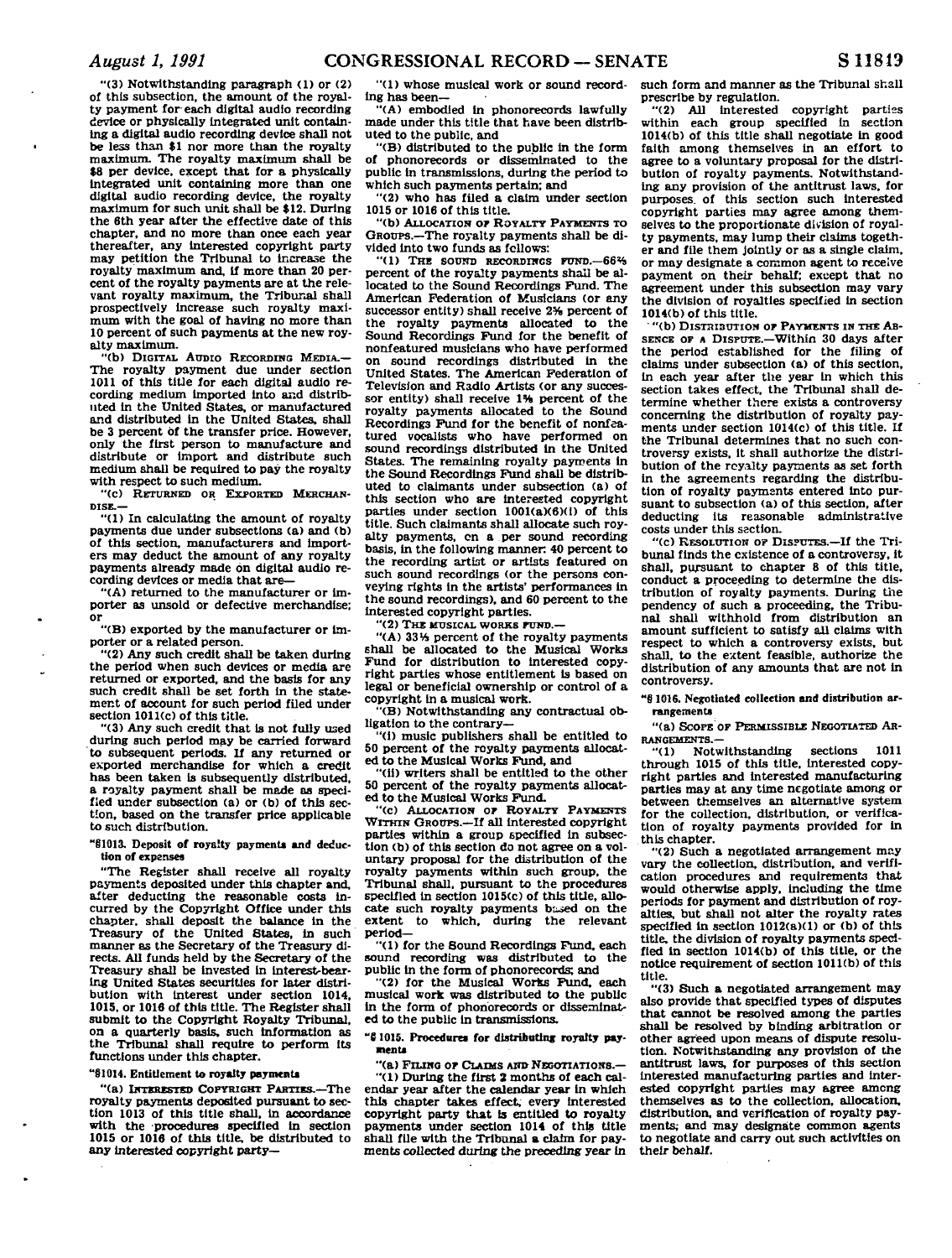**"(b) IMPLEMENTATION or A NEGOTIATED AR-RANGEMENT.** (1)(A) No negotiated arrange**ment shall go into effect under this section until the Tribunal has determined, after full opportunity for comment, that the partici-pants in the negotiated arrangement in- • elude—** 

**"(1) at least two-thirds of all Individual interested copyright parties that are entitled to receive royalty payments from the Sound Recordings Fund.** 

**"(ii) at least two-thirds of all individual interested copyright parties that are entitled to receive royalty payments from the Musical Works Fund as music publishers, and** 

**"(ill) at least two-thirds of all individual Interested copyright parties that are entitled to receive royalty payments from the Musical Works Fund as writers.** 

**"(B) For purposes of subparagraph (A) of this paragraph, the determination as to two**thirds participation shall be based **annual retail sales of phonorecords in which musical works or sound recordings of musical works are embodied. One or more organizations representing any of the types of individual interested copyright parties specified in the first sentence of this subsection shall be presumed to represent two-thirds of that type of interested copyright party If the membership of, or other participation in. such organization or organizations includes two-thirds of that type of interested copyright party based on annual retail sales of phonorecords in which musical works or sound recordings of musical works are embodied.** 

**"(2) Notwithstanding the existence of a negotiated arrangement that has gone into effect under this subsection—** 

**"(A) any interested manufacturing party that is not a party to such negotiated arrangement may fully satisfy its obligations under this subchapter by complying with the procedures set forth in section 1011 of this title; and** 

**"(B) the Tribunal shall ensure that alternative distribution procedures are available for any interested copyright party that is not a party to such negotiated arrangement.** 

**"(c) MAINTENANCE OF JURISDICTION BT TRI-BUNAL.—Where a negotiated arrangement has gone into effect under this section, the Tribunal shall maintain jurisdiction to hear and address any objections to the arrangement that may arise while It is in effect, and to ensure the availability of alternative procedures for any interested manufacturing party or interested copyright party that is not a participant In the negotiated arrangement.** 

#### **"SUBCHAPTER C—THE SERIAL COPT MANAGE-MENT SYSTEM**

**"§1021. Incorporation of the serial copy management system** 

**"(a) PROHIBITION ON IMPORTATION, MANU-FACTURE, AND DISTRIBUTION.—** 

**"(1) No person shall import, manufacture, or distribute any digital audio recording device or any digital audio interface device that does not conform to the standards and specifications to Implement the Serial Copy Management System that are—** 

**"(A) set forth In the technical reference document;** 

**"(B) set forth in an order by the Secretary of Commerce under section 1022(b)(1), (2), or (3) of this title; or** 

**"(C) In the case of a digital audio recording device other than a device defined in part II of the technical reference document or in an order issued by the Secretary pursuant to section 1022(b) of this title, established by the manufacturer (or, in the case of a proprietary technology, the proprietor of such technology) so as to achieve the same functional characteristics with respect**  **to regulation of serial copying as, and to be compatible with the prevailing method for implementation of, the Serial Copy Management System set forth in the technical reference document or In any order of the Secretary issued under section 1022 of this title.** 

**"(2) If the' Secretary of Commerce approves standards and specifications under section 1022(b)(4) of this title, then no person shall Import, manufacture, or distribute any digital audio recording device or any digital audio interface device that does not conform to such standards and specifications.** 

**"(b) PROHIBITION ON CIRCUMVENTION OF THE SERIAL COPT MANAGEMENT SYSTEM.—NO person shall import, manufacture, or distribute any device, or offer or perform any service, the primary purpose or effect of which is to avoid, bypass, remove, deactivate, or otherwise circumvent any program or circuit which implements. In whole or In part, the Serial Copy Management System in a digital audio recording device or a digital audio interface device.** 

**"(c) ENCODING OF INFORMATION ON PHONOR-ECORDS.—(1) No person shall encode a phonorecord of a sound recording with inaccurate information relating to the category code, copyright status, or generation status of the source material so as Improperly to affect the operation of the Serial Copy Management System.** 

**"(2) Nothing In this subchapter requires any person engaged In the importation, manufacture, or assembly of phonorecords to encode any such phonorecord with respect to its copyright status.** 

**"(d) INFORMATION ACCOMPANYING TRANS-MISSIONS IN DIGITAL FORMAT.—Any person who transmits or otherwise communicates to the public any sound recording in digital format is not required under this subchapter to transmit or otherwise communicate the information relating to the copyright status of the sound recording. However, any such person who does transmit or otherwise communicate such copyright status information shall transmit or communicate such Information accurately.** 

**"§1022. Implementing the serial copy manage- - ment system** 

**"(a) PUBLICATION OF TECHNICAL REFERENCE DOCUMENT.—Within 10 days after the date of the enactment of this chapter, the Secretary of Commerce shall cause the technical reference document to be published in the Federal Register.** 

**"(b) ORDERS OF SECRETARY OF COMMERCE.— The Secretary of Commerce, upon petition by an Interested manufacturing party or an interested copyright party, and after consultation with the Register, may, if the Secretary determines that to do so Is In accordance with the purposes of this chapter, issue an order to implement the Serial Copy Management System set forth in the technical reference document as follows:** 

**"(1) FUNCTIONALLY EQUIVALENT ALTERNA-TIVES.—The Secretary may issue an order for the purpose of permitting in commerce devices that do hot conform to all of the standards and specifications set forth In the technical reference document. If the Secretary determines that such devices possess the same functional characteristics with respect to regulation of serial copying as, and are compatible with the prevailing method for implementation of, the Serial Copy Management System set forth in the technical reference document.** 

**"(2) REVISED GENERAL STANDARDS.—The Secretary may Issue an order for the purpose of permitting In commerce devices, that '. do not conform to all of the standards and specifications set forth in the technical ref-** **erence document, If the Secretary determines that—** 

**"(A) the standards and specifications relating generally to digital audio recording devices and digital audio interface devices have been or are being revised or otherwise amended or modified such that the standards and specifications set forth in the technical reference document are not or would no longer be applicable or appropriate; and** 

**"(B) such devices conform to such new standards and specifications and possess the same functional characteristics with respect to regulation of serial copying as the Serial Copy Management System set forth in the technical reference document.** 

**"(3) STANDARDS FOR NEW DEVICES.—The. Secretary may issue an order for the purpose of—** 

**"(A) establishing whether the standards and specifications established by a manufacturer or proprietor for digital audio recording devices other than devices defined, in part II of the technical reference document or a prior order of the Secretary under paragraph (1) or (2) of this subsection comply with the requirements of subparagraph (C) of section 1021(a)(1) of this title; or** 

**"(B) establishing alternative standards or specifications in order to ensure compliance with such requirements.** 

**"(4) MATERIAL INPUT TO DIGITAL DEVICE THROUGH ANALOG CONVERTER.—** 

**"(A) GENERALLY.—Except as provided in**  subparagraphs (B) through (D), the Secretary, after publication of notice in the Fed**eral Register and reasonable opportunity for public comment, may issue an order for the purpose of approving standards and specifications for a technical method Implementing in a digital audio recording device the same functional characteristics as the Serial Copy Management System so as to**  regulate the serial copying of source materi**al input through an analog converter In a manner equivalent to source material input in the digital format.** 

**"(B) COST LIMITATION.—The order may cot impose a total cost burden on manufacturers of digital audio recording devices, for Implementing the Serial Copy Management System and the technical method prescribed in such order, In excess of 125 percent of the cost of Implementing the.Serial Copy Management System before the issuance of such order.** 

**"(C) CONSIDERATION OF OTHER OBJEC-TIONS.—The Secretary shall consider other reasoned objections from any interested manufacturing party or interested copyright party.** 

**"(D) LIMITATION TO DIGITAL AUDIO DE-VICES.—The order shall not affect the recording of any source material on analog recording equipment and the order shall not Impose any restrictions or requirements that must be implemented In any device other than a digital audio recording device or digital audio interface device.** 

#### **SUBCHAPTER D—REMEDIES**

**"§1031. Civil remedies •** 

**"(a) Crvn. ACTIONS.—Any interested copyright party or Interested manufacturing party that is or would be injured by a violation of section 1011 or 1021 of this title, or the Attorney General of the United States, may bring a civil action In ah appropriate United States district court against any person for such violation.** 

**"(b) POWERS OF THE COURT.—In an action brought under subsection (a) of this section,**  the court-

**"(1) except as provided In subsection (h) of this section, may grant temporary and permanent injunctions on such terms as it**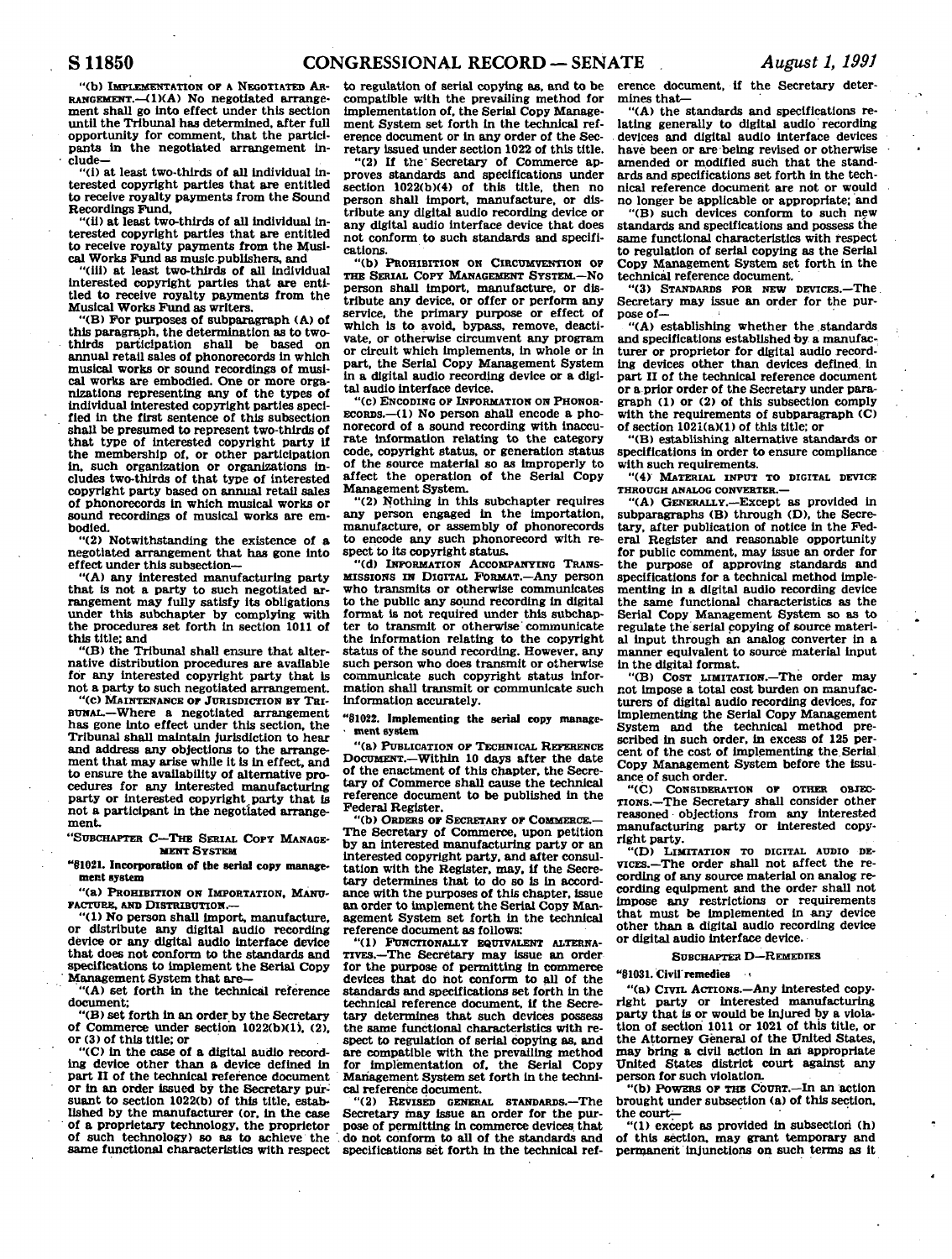**deems reasonable to prevent or restrain such violation;** 

**"(2) in the case of a violation of section 1011 (a) through (d) or 1021 of this title, shall award damages under subsection (d) of this section;** 

**"(3) in its discretion may allow the recovery of full costs by or against any party other than the United States or an officer thereof;** 

**"(4) in its discretion may award a reasonable attorney's fee to the prevailing party as part of the costs awarded under paragraph (3) If the court finds that the nonprevailing party has not proceeded in good faith; and "(5) may grant 3uch other equitable relief** 

**as it deems reasonable.** 

**"(c) RECOVERY OF OVERDUE ROYALTY PAY-MENTS.—In any case in which the court finds that a violation of section 1011 of this title involving nonpayment or underpayment of royalty payment!: has occurred, the violator shall be directed to pay, In addition to damages awarded under subsection (d) of this section, any such royalties due, plus interest calculated as provided under section 1961 of title 28, United States Code.** 

**"(d) AWARD OP DAMAGES.—** 

**"(1) SECTION ion.—** 

**"(A) DEVICE.—In the case of a violation of section 1011(a) through (d) of this title involving a digital audio recording device, the court shall award statutory damages in an amount between a nominal level and \$100 per device, as the court considers Just.** 

**"(B) MEDIUM.—In the case of a violation of section 1011(a) through (d) of this title involving a digital audio recording medium, the court shall award statutory damages in an amount between a nominal level and \$4 per medium, as the court considers Just.** 

**"(2) SECTION 1021'.—In any case In which the court finds that a violation of section 1021 of this title has occurred, the court shall award damages calculated, at the election of the complaining party at any time before final judgment is rendered, pursuant to subparagraph (A) or (B) of this para-graph, but in no event shall the Judgment (excluding any award of actual damages to an interested manufacturing party) exceed a total of \$1,000,000:** 

**"(A) ACTUAL DAMAGES.—A complaining party may recover its actual damages suffered as a result of the violation and any profits of the violator that are attributable to the violation that are not taken into' account in computing the actual damages. In determining the violator's profits, the complaining party is required to prove only the violator's gross revenue, and the violator is required to prove its deductible expenses and the elements of profit attributable to factors other than the violation.** 

**"(B) STATUTORY DAMAGES.—** 

**"(i) DEVICE.—A complaining party may recover an award of statutory damages for each violation of section 1021(a) or (b) of this title in the sum of not less than \$1,000 nor more than \$10,000 per device involved in such violation or per device on which a service prohibited by section 1021(b) of this title has been performed, as the court considers just.** 

**"(ii) PHONORECORD.—A complaining party may recover an award of statutory damages for each violation of section 1021(c) of this title in the sum of not less than \$10 nor more than \$100 per phonorecord involved in such violation, as the court considers Just.** 

**"(iii) TRANSMISSION.—A complaining party may recover an award of damages for each transmission or communication that violates section 1021(d) of this title in the sum of not less than \$10,000 nor more than \$100,000, as the court considers Just.** 

**"(3) WILLFUL VIOLATIONS.—** 

**"(A) In any case in which the court finds that a violation of section 1011(a) through (d) of this title was committed willfully and for purposes of direct or indirect commercial advantage, the court shall Increase statutory damages—** 

**"(i) for a violation involving a digital audio recording device, to a sum of not less than \$100 nor more than \$500 per device; and** 

**"(11) for a violation involving a digital audio recording medium, to a sum of not less than \$4 nor more than \$15 per medium,**  as the court considers just.

**"(B) In any case in which the court finds that a violation of section 1021 of this title was committed willfully and for purposes of direct or indirect commercial advantage, the court in its discretion may Increase the award of damages by an additional amount of not more than \$5,000,000, as the court considers Just.** 

**"(4) INNOCENT VIOLATIONS OF SECTION 10a i.—The court in its discretion may reduce the total award of damages against a person violating section 1021 of this title to a sum of not less than \$250 in any case in which the court finds that—** 

**"(A) the violator was not aware and had no reason to believe that its acts constituted a violation of section 1021 of this title, or** 

**"(B) in the case of a violation of section 1021(a) of this title Involving a digital audio recording device, the violator believed in good faith that the device complied with section 1021(a)(1)(C) of this title, except that this subparagraph shall not apply to any damages awarded under subsection (d)(2)(A) of this section.** 

**"(e) MULTIPLE ACTIONS.—** 

**"(1) GENERALLY.—No more than one action shall be brought against any party and no more than one award of statutory damages under subsection (d) of this section shall be permitted—** 

**"(A) for any violations of section 1011 of this title Involving the same digital audio recording device or digital audio recording medium; or** 

**"(B) for any violations of section 1021 of this title involving digital audio recording devices or digital audio recording media of the same model, except that this subparagraph shall not bar an action or an award of damages with respect to digital audio recording devices or digital audio recording media that are imported, manufactured, or distributed subsequent to a final Judgment in a prior action.** 

**"(2) NOTICE AND INTERVENTION.—Any complaining party who brings an action under this section shall serve a copy of the complaint upon the Register within 10 days after the complaining party's service of a**  summons upon a defendant. The Register **shall cause a notice of such action to be published in the Federal Register within 10 days after receipt of such complaint. The court shall permit any other Interested copyright party or interested manufacturing party entitled to bring the action under section 1031(a) of this title who moves to intervene within 30 days after the publication of such notice to Intervene in the action.** 

**"(3) AWARD.—** 

**"(A) GENERALLY.—Except as provided in subparagraph (B), the court may award recovery of actual damages for a violation of section 1021 of this title pursuant to subsection (d)(2)(A) of this section to each complaining party in an action who elects to recover actual damages.** 

**"(B) LIMITATIONS.—** 

**"(i) If more than one complaining party elects to recover actual damages pursuant to subsection (dX2)(A) of this section, only a single award of the violator's profits shall be**  **made, which shall be allocated as the court, considers Just.** 

**"(ii) If any complaining interested copyright party or parties elect to recover statutory damages pursuant to subsection (d)(2) of this section in an action in which one or more other complaining interested copyright parties have elected to recover actual damages, the single award of statutory damages permitted pursuant to paragraph (1) of this subsection shall be reduced by the total amount of actual damages awarded to interested copyright parties pursuant to subsec-tion (d)(2)(A) of this section.** 

**"(f) PAYMENT OP OVERDUE ROYALTIES AND DAMAGES.—The court may allocate any award of damages under subsection (d) of this section between or among complaining parties as it considers Just. Any award of damages that is allocated to an interested copyright party and any award of overdue royalties and interest under subsection (c) of this section shall be deposited with the Register pursuant to section 1013 of this title, or as may otherwise be provided pursuant to a negotiated arrangement authorized under section 1016 of this title, for distribution to Interested copyright parties as though such funds were royalty payments made pursuant to section 1011 of this title.** 

**"(g) IMPOUNDING OP ARTICLES.—At any time while an action under this section is pending, the court may order the impounding, on such terms as it deems reasonable, of any digital audio recording device, digital audio interface device, phonorecord, or device specified In section 1021(b) of this title that Is in the custody or control of the alleged violator and that the court has reasonable cause to believe does not comply with, or was Involved In a violation of, section 1021 of this title.** 

**"(h) LIMITATIONS REGARDING PROFESSIONAL MODELS AND OTHER EXEMPT DEVICES Unless a court finds that the determination by a manufacturer or importer that a device fits within the exemption of subparagraph (A) or (B) of section 1001(3) of this title was without a reasonable basis or not in good faith, the court shall not grant a temporary or preliminary Injunction against the distribution of such device by the manufacturer or importer.** 

**"(1) REMEDIAL MODIFICATION AND DESTRUC-TION OP ARTICLES.—As part of a final judgment or decree finding a violation of section 1021 of this title, the court shall order the remedial modification. If possible, or the destruction of any digital audio recording device, digital audio Interface device, phonorecord, or device specified in section 1021(b) of this title that—** 

**"(1) does not comply with, or was involved In a violation of, section 1021 of this title, and** 

**"(2) is in the custody or control of the violator or has been Impounded under subsection (g) of this section.** 

**"(J) DEFINITIONS.—For purposes of this section—** 

**"(1) the term 'complaining party\* means an Interested copyright party, interested manufacturing party, or the Attorney General of the United States when one of these parties has Initiated or intervened as a plaintiff in an action brought under this section; and** 

**"(2) the term 'device' does not include a phonorecord.** 

## **"91032. Binding arbitration**

**"(a) DISPUTES TO BE ARBITRATED.—Any dispute between an interested manufacturing party and an interested copyright party shall be resolved through binding arbitration, in accordance with the provisions of this section, if—**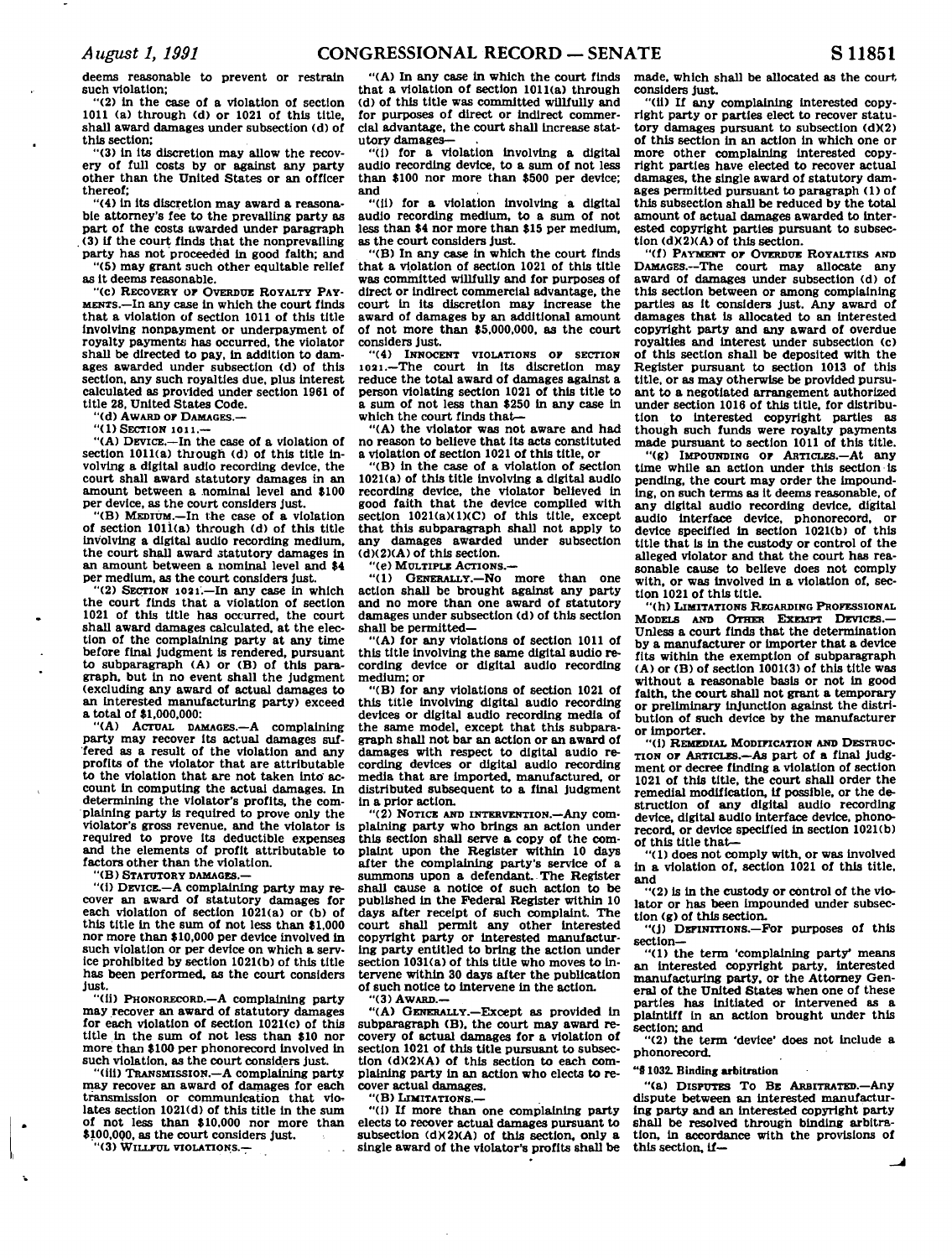**"(i) the parties mutually agree; or** 

**"(2) before the date of first distribution in the United States of the product which is the subject of the dispute, an interested manufacturing party or m interested copyright party requests arbitration concerning whether such product is or is not a digital audio recording device, a digital audio recording medium, or a digital audio interface**  device, or concerning the basis on which **royalty payments are to be made with respect to such product.** 

**"(b) ARBITRAL PROCEDURES.—** 

**"(1) REGULATIONS TOB COORDINATION or AR-BITRATION.—The Register shall, after consulting with interested copyright parties, prescribe regulations establishing a procedure by which interested copyright parties will coordinate decisions and representation concerning the arbitration of disputes.** *No*  **interested copyright party shall have the authority to request, agree to, or (except as an lntervenor pursuant to subsection (c) of this section) enter into, binding arbitration unless that party shall have been authorized to do so pursuant to the regulations prescribed by the Register.** 

**"(2) PANEL.—Except as otherwise agreed by the parties to a dispute that Is to be submitted to binding arbitration under subsection (a) of this section, the dispute shall be heard by a panel of three arbitrators, with one arbitrator selected by each of the two sides to the dispute and the third arbitrator selected by mutual agreement of the first two arbitrators chosen.** 

**"(3) DECISION.—The arbitral panel shall render its final decision concerning the dispute, in a written opinion explaining its reasoning, within 120 days after the date on which the selection of arbitrators has been concluded. The Register shall cause to be published in the Federal Register the written opinion of the arbitral panel within 10 days after receipt thereof.** 

**"(4) TITLE S PROVISIONS TO GOVERN.— Except to the extent inconsistent with this section, any arbitration proceeding under this section shall be conducted in the same manner, subject to the same limitations, carried out with the same powers (including the power to summon witnesses), and enforced in the courts of the United States as an arbitration proceeding under title 9, United States Code.** 

**"(5) PRECEDENTS.—In rendering a final decision, the arbitral panel snail take into account any final decisions rendered in prior proceedings under this section that address identical or similar issues; and failure of the arbitral panel to take account of such prior decisions may be considered imperfect execution of arbitral powers under section 10(a)(4) of title 9, United States Code.** 

**"(c) NOTICE AND RIGHT To INTERVENE.— -Any interested copyright party or interested manufacturing party that requests an arbitral proceeding under this section shall provide the Register with notice concerning the parties to the dispute and the nature of the dispute within 10 days after formally requesting arbitration under subsection (a) of**  this section. The Register shall cause a sum**mary of such notice to, be published in the Federal Register within 10 days after receipt of such notice. The arbitral panel shall permit any other interested copyright party or interested manufacturing party who moves to Intervene within 20 days after such publication to intervene in the action. "(d) AUTHORITY OF ARBITRAL PANEL TO ORDER RELIEF.—** 

"(1) TO PROTECT PROPRIETARY INFORMA-**Tioii.—The arbitral panel shall issue such orders as are appropriate to protect the proprietary technology and information of parties to the proceeding, including provision** 

for injunctive relief in the event of a viola**tion of such order.** 

**"(2) To TERMINATE PROCEEDIBG.—The arbitral panel shall terminate any proceeding**  that it has good cause to believe has been **commenced In bad faith by a competitor in order to gain access to proprietary information. The panel shall also terminate any proceeding that it believes has been commenced before the technology or product at**  issue has been sufficiently developed or de**fined to permit an informed decision concerning the applicability of this chapter to such technology-or product.** 

**"(3) To ORDER RELIEF.—In any case in which the arbitral panel finds, with respect to devices or media that were the subject of the dispute, that royalty payments have been or will be due under section 1011 of this title through the date of the arbitraldecision, the panel shall order the deposit of such royalty payments pursuant to section 1013 of this title, plus interest calculated as provided under section 1961 of title 28, United States Code. The arbitral panel shall not award monetary or Injunctive relief, as provided in section 1031 of this title or otherwise, except as is expressly provided in this subsection.** 

**"(e) EFFECT OF ARBITRATION PROCEEDING ON CIVIL ACTIONS AND REMEDIES.—Notwithstanding any provision of section 1031 of this title, no civil action may be brought or relief granted under section 1031 of this title against any party to an ongoing or completed arbitration proceeding under this section, with respect to devices or media that are the subject of such an arbitration proceeding. However, this subsection does not bar—** 

**"(1) an action for injunctive relief at any time based on a violation of section 1021 of this title; or** 

**"(2) an action or any relief with respect to those devices or media distributed by their importer or manufacturer following the conclusion of such arbitration proceeding, or, if so stipulated by the parties, prior to the commencement of such proceeding.** 

**"(f) ARBITRAL COSTS.—Except as otherwise agreed by the parties to a dispute, the costs of an arbitral proceeding under this section [shall.be d](http://shall.be)ivided among the parties in such**  fashion as is considered just by the arbitral **panel at the conclusion of the proceeding. Each party to the dispute shall bear Its own Attorney fees unless the arbitral panel determines that a nonprevailing party has not proceeded in good faith and that, as a matter of discretion, it is appropriate to award reasonable attorney's fees to the prevailing party.".** 

**SEC. I. TECHNICAL AMENDMENTS.** 

**(a) functions of Register.—Chapter 8 of title 17, United States Code is amended—** 

**CD in section 801(b)—** 

**(A) by striking "and" at the end of paragraph (2);** 

**(B) by striking the period at the end of paragraph (3) and inserting "; and"; and** 

**(C) by adding the following new paragraph at the end:** 

**"(4) to distribute royalty payments deposited with the Register of Copyrights under section 1014, to determine, in cases where controversy exists, the distribution of such payments, and to carry out its other responsibilities under chapter 10"; and** 

**(2) in section 804(d)—** 

**(A) by inserting "or (4)" after "801(b)(3)"; And** 

**(B) by striking "or 119" and inserting "119. 1015, or 1016".** 

**(b) DEFINITIONS.—Section 101 of title 17, United States Code, is amended by striking "As used" and Inserting "Except as otherwise provided in this title, as used".** 

**(c) MASK "WORKS.—Section 912 of title 17, United States Code, is amended—** 

**(1) in subsection (a) by inserting "or 10" after "8"; and** 

**(2) in subsection (b) by inserting \*or 10" after "8".** 

#### **SEC. 4. EFFECTIVE BATE.**

This Act, and the amendments made by **this Act, shall take effect on the date of the**  enactment of this Act or January 1, 1992, **whichever date is later.** 

#### **KEY ELEMENTS OF DIGITAL HOME TAPING LEGISLATION**

**(1) The legislation provides for an exemption from copyright Infringement liability for a consumer for digital and analog audio taping for private, noncommercial use.** 

**(2) The legislative provisions discussed below apply to all digital audio recording technologies (DAT, DCC, Mini Disc, CD-R, etc.).** 

**(3) All digital audio recorders imported for sale or manufactured in the U.S., except professional models, must contain the Serial Copy Management System (SCMS) to prevent the making of digital copies of copies. (4) Importers and domestic manufacturers** 

**will make royalty payments as follows:** 

**For digital audio recorders, 2% of the manufacturer's wholesale price or customs value with an \$8 cap per unit and a \$1 minimum payment per machine; for machines that have two recorders the cap is \$12; Both the \$12 and \$8 cap is adjustable upwards after five years—the floor is fixed.** 

**Digital audio blank media, 3% of the manufacturer's wholesale price or customs value.** 

**(5) The royalties would be collected by the Copyright Office and distributed by the Copyright Royalty Tribunal as follows: onethird to the owners of the copyright in the musical work and two-thirds to the owners of the copyright in the sound recording.** 

**Those funds would be further allocated. Musical works funds: 50%—songwriter; 50%—music publishers.** 

**Sound Recording fund: 38%—featured artist; 2%%—American Federation of Television and Radio Artists; 58%—record companies.e** 

**• Mr. HATCH. Mr. President, I am**  pleased to join with my colleagues **today t o introduce th e Audio Home Recording Act of 1991. This legislation represents an agreement among all segments of the music industry of a**  highly contentious issue that has divided them for years. For many of us **1n Congress, it also identifies a solu**tion that we have urged for many years to resolve this issue. I am particularly pleased that the parties **themselve s have been able to agree t o a solution without the Federal Gov**ernment having to impose a remedy. It is preferable that business and industry negotiate solutions to their problems rather than look to Congress to **solve them. Government is better able the n t o fulfill its important function of protecting the public interest while encouraging marketplace solutions to business problems.** 

We must preserve the U.S. status as **t he world's leader in ideas And innovations. "We lead the world in technological innovations and creativeity, and we are foremost in the area of creating entertainment—books, art, movies, and music. Our intellectual property laws**